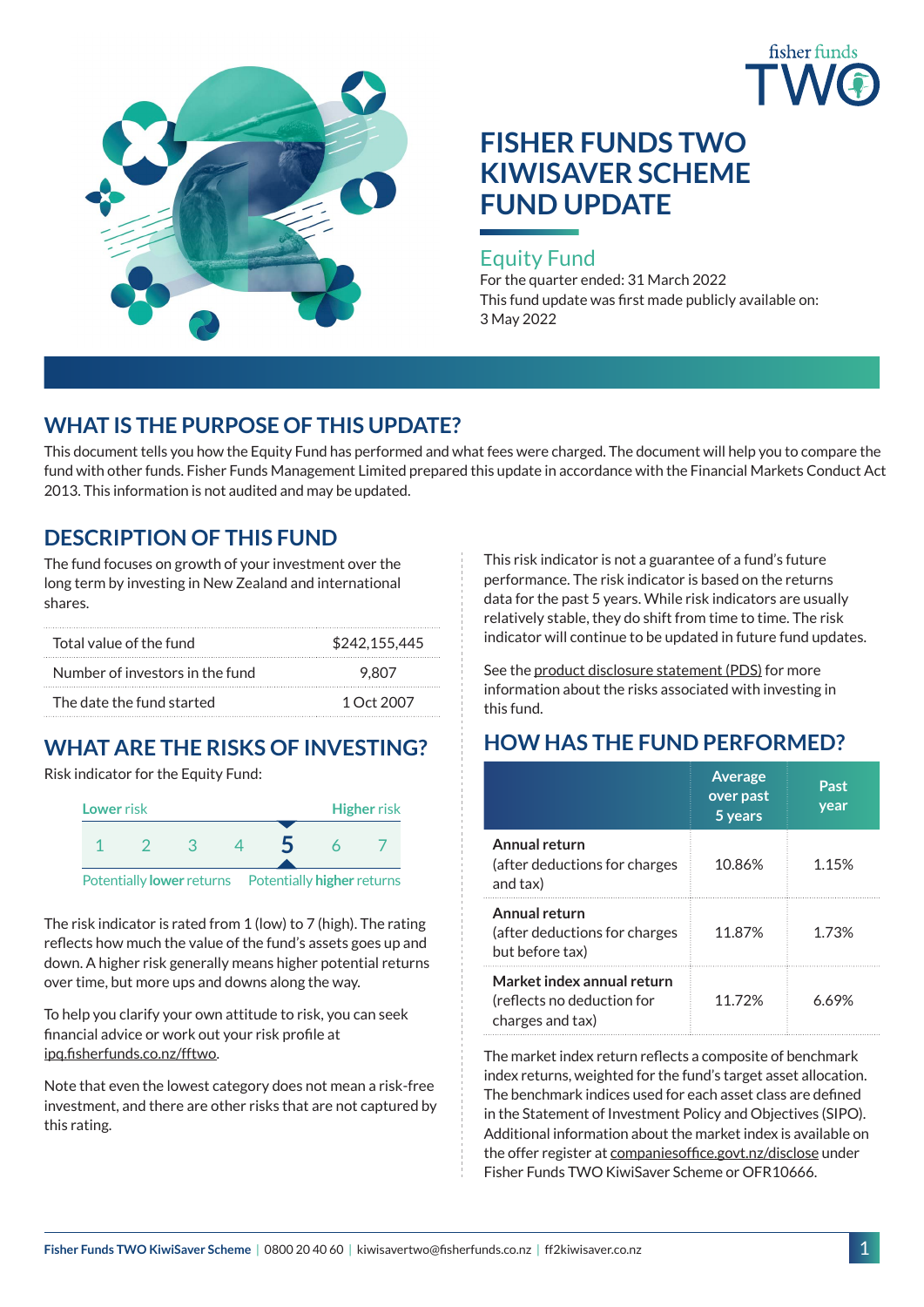## **ANNUAL RETURN GRAPH**



This shows the return after fund charges and tax for each of the last 10 years ending 31 March. The last bar shows the average annual return for the last 10 years, up to 31 March 2022.

**Important:** This does not tell you how the fund will perform in the future.

Returns in this update are after tax at the highest prescribed investor rate (PIR) of tax for an individual New Zealand resident. Your tax may be lower. The market index return reflects no deduction for charges and tax.

#### **WHAT FEES ARE INVESTORS CHARGED?**

Investors in the Equity Fund are charged fund charges that include GST. In the year to 31 March 2021 these were:

|                                                       | % of net asset value   |
|-------------------------------------------------------|------------------------|
| <b>Total fund charges</b>                             | 1.15%                  |
| Which are made up of:                                 |                        |
| <b>Total management and</b><br>administration charges | 1.15%                  |
| Inding:                                               |                        |
| Manager's basic fee                                   | 1.07%                  |
| Other management and<br>administration charges        | 0.08%                  |
| <b>Total performance-based fees</b>                   | 0.00%                  |
| <b>Other charges:</b>                                 | \$ amount per investor |
| Annual account fee                                    | $$23.40^*$             |

\* From 31 March 2022, investors are no longer charged an account fee.

Small differences in fees and charges can have a big impact on your investment over the long term.

#### **EXAMPLE OF HOW THIS APPLIES TO AN INVESTOR**

Jen had \$10,000 in the fund at the start of the year and did not make any further contributions. At the end of the year, Jen received a return after fund charges were deducted of \$115 (that is 1.15% of her initial \$10,000). Jen also paid \$23.40 in other charges. This gives Jen a total return after tax of \$91.60 for the year.

#### **WHAT DOES THE FUND INVEST IN? Actual investment mix**

This shows the types of assets that the fund invests in.



#### **Target investment mix**

This shows the mix of assets that the fund generally intends to invest in.